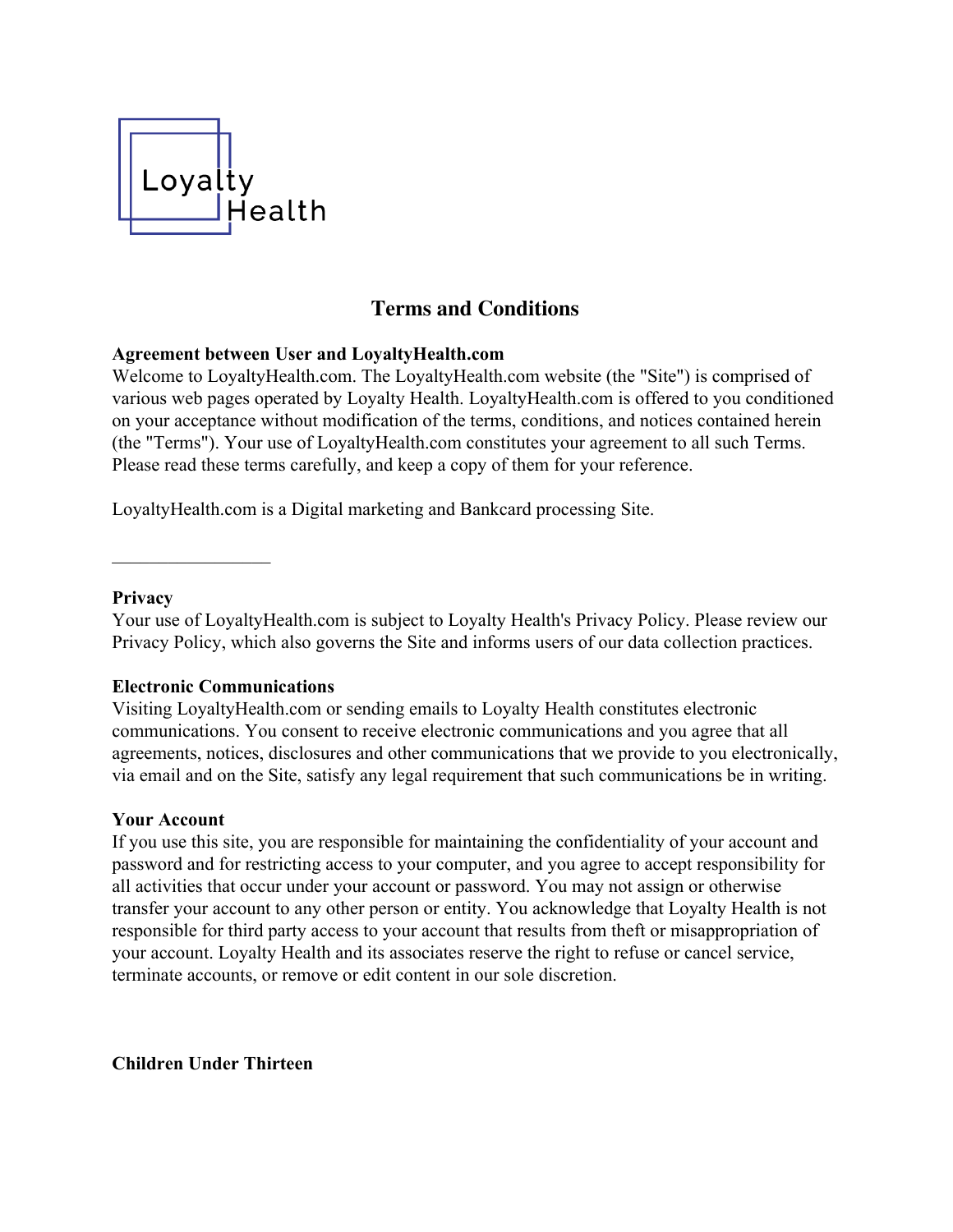Loyalty Health does not knowingly collect, either online or offline, personal information from persons under the age of thirteen. If you are under 18, you may use LoyaltyHealth.com only with permission of a parent or guardian.

## **Cancellation/Refund Policy**

You may cancel at any time, with written notice, after initial 3 months with no penalty or cancellation fees. There are no Refunds.

# **Links to Third Party Sites/Third Party Services**

LoyaltyHealth.com may contain links to other websites ("Linked Sites"). The Linked Sites are not under the control of Loyalty Health and Loyalty Health is not responsible for the contents of any Linked Site, including without limitation any link contained in a Linked Site, or any changes or updates to a Linked Site. Loyalty Health is providing these links to you only as a convenience, and the inclusion of any link does not imply endorsement by Loyalty Health of the site or any association with its operators.

Certain services made available via LoyaltyHealth.com are delivered by third party sites and organizations. By using any product, service or functionality originating from the LoyaltyHealth.com domain, you hereby acknowledge and consent that Loyalty Health may share such information and data with any third party with whom Loyalty Health has a contractual relationship to provide the requested product, service or functionality on behalf of LoyaltyHealth.com users and customers.

# **No Unlawful or Prohibited Use/Intellectual Property**

You are granted a non-exclusive, non-transferable, revocable license to access and use LoyaltyHealth.com strictly in accordance with these terms of use. As a condition of your use of the Site, you warrant to Loyalty Health that you will not use the Site for any purpose that is unlawful or prohibited by these Terms. You may not use the Site in any manner which could damage, disable, overburden, or impair the Site or interfere with any other party's use and enjoyment of the Site. You may not obtain or attempt to obtain any materials or information through any means not intentionally made available or provided for through the Site.

All content included as part of the Service, such as text, graphics, logos, images, as well as the compilation thereof, and any software used on the Site, is the property of Loyalty Health or its suppliers and protected by copyright and other laws that protect intellectual property and proprietary rights. You agree to observe and abide by all copyright and other proprietary notices, legends or other restrictions contained in any such content and will not make any changes thereto.

You will not modify, publish, transmit, reverse engineer, participate in the transfer or sale, create derivative works, or in any way exploit any of the content, in whole or in part, found on the Site. Loyalty Health content is not for resale. Your use of the Site does not entitle you to make any unauthorized use of any protected content, and in particular you will not delete or alter any proprietary rights or attribution notices in any content. You will use protected content solely for your personal use, and will make no other use of the content without the express written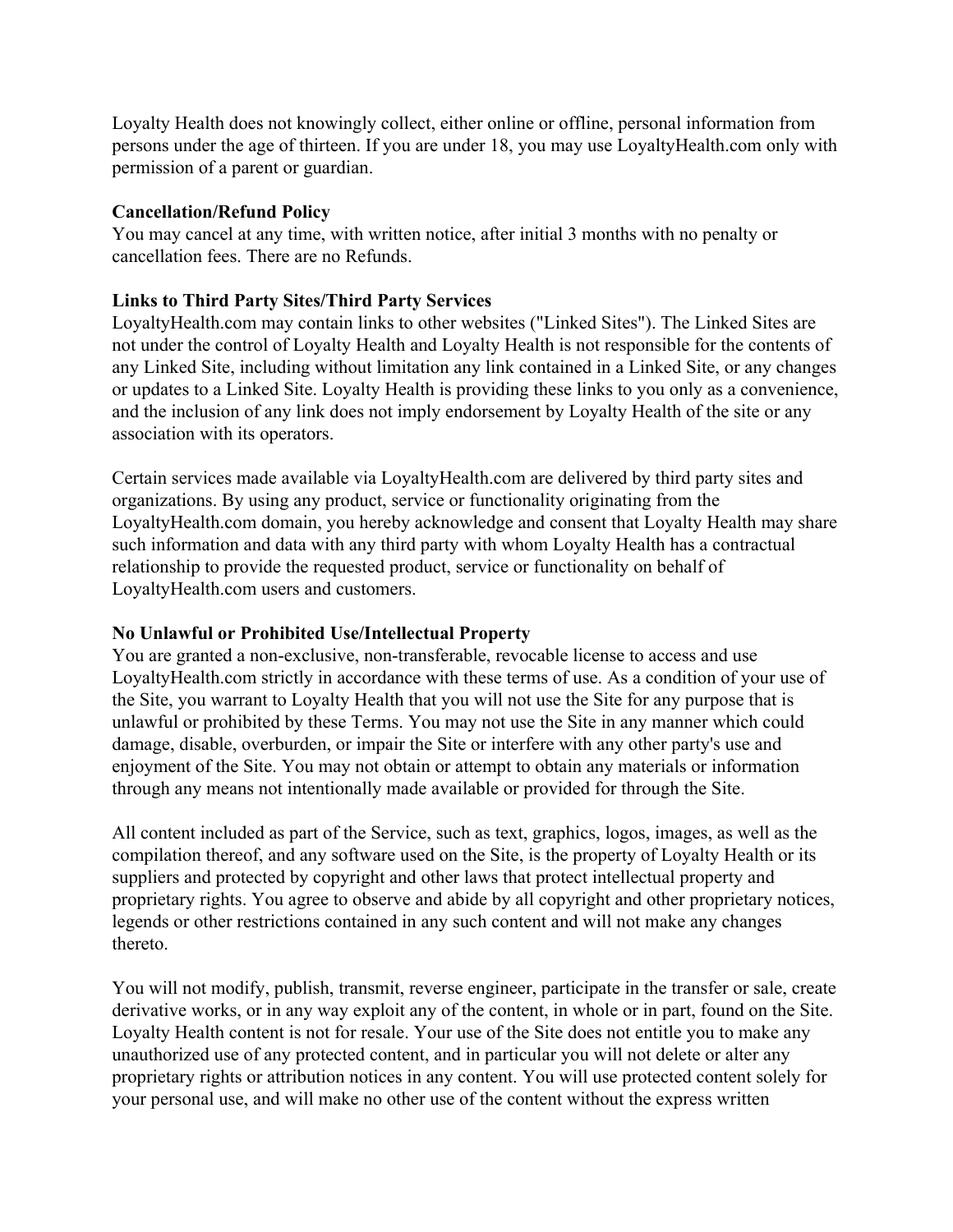permission of Loyalty Health and the copyright owner. You agree that you do not acquire any ownership rights in any protected content. We do not grant you any licenses, express or implied, to the intellectual property of Loyalty Health or our licensors except as expressly authorized by these Terms.

## **Third Party Accounts**

You will be able to connect your Loyalty Health account to third party accounts. By connecting your Loyalty Health account to your third party account, you acknowledge and agree that you are consenting to the continuous release of information about you to others (in accordance with your privacy settings on those third party sites). If you do not want information about you to be shared in this manner, do not use this feature.

## **International Users**

The Service is controlled, operated and administered by Loyalty Health from our offices within the USA. If you access the Service from a location outside the USA, you are responsible for compliance with all local laws. You agree that you will not use the Loyalty Health Content accessed through LoyaltyHealth.com in any country or in any manner prohibited by any applicable laws, restrictions or regulations.

## **Indemnification**

You agree to indemnify, defend and hold harmless Loyalty Health, its officers, directors, employees, agents and third parties, for any losses, costs, liabilities and expenses (including reasonable attorney's fees) relating to or arising out of your use of or inability to use the Site or services, any user postings made by you, your violation of any terms of this Agreement or your violation of any rights of a third party, or your violation of any applicable laws, rules or regulations. Loyalty Health reserves the right, at its own cost, to assume the exclusive defense and control of any matter otherwise subject to indemnification by you, in which event you will fully cooperate with Loyalty Health in asserting any available defenses.

# **Arbitration**

In the event the parties are not able to resolve any dispute between them arising out of or concerning these Terms and Conditions, or any provisions hereof, whether in contract, tort, or otherwise at law or in equity for damages or any other relief, then such dispute shall be resolved only by final and binding arbitration pursuant to the Federal Arbitration Act, conducted by a single neutral arbitrator and administered by the American Arbitration Association, or a similar arbitration service selected by the parties, in a location mutually agreed upon by the parties. The arbitrator's award shall be final, and judgment may be entered upon it in any court having jurisdiction. In the event that any legal or equitable action, proceeding or arbitration arises out of or concerns these Terms and Conditions, the prevailing party shall be entitled to recover its costs and reasonable attorney's fees. The parties agree to arbitrate all disputes and claims in regards to these Terms and Conditions or any disputes arising as a result of these Terms and Conditions, whether directly or indirectly, including Tort claims that are a result of these Terms and Conditions. The parties agree that the Federal Arbitration Act governs the interpretation and enforcement of this provision. The entire dispute, including the scope and enforceability of this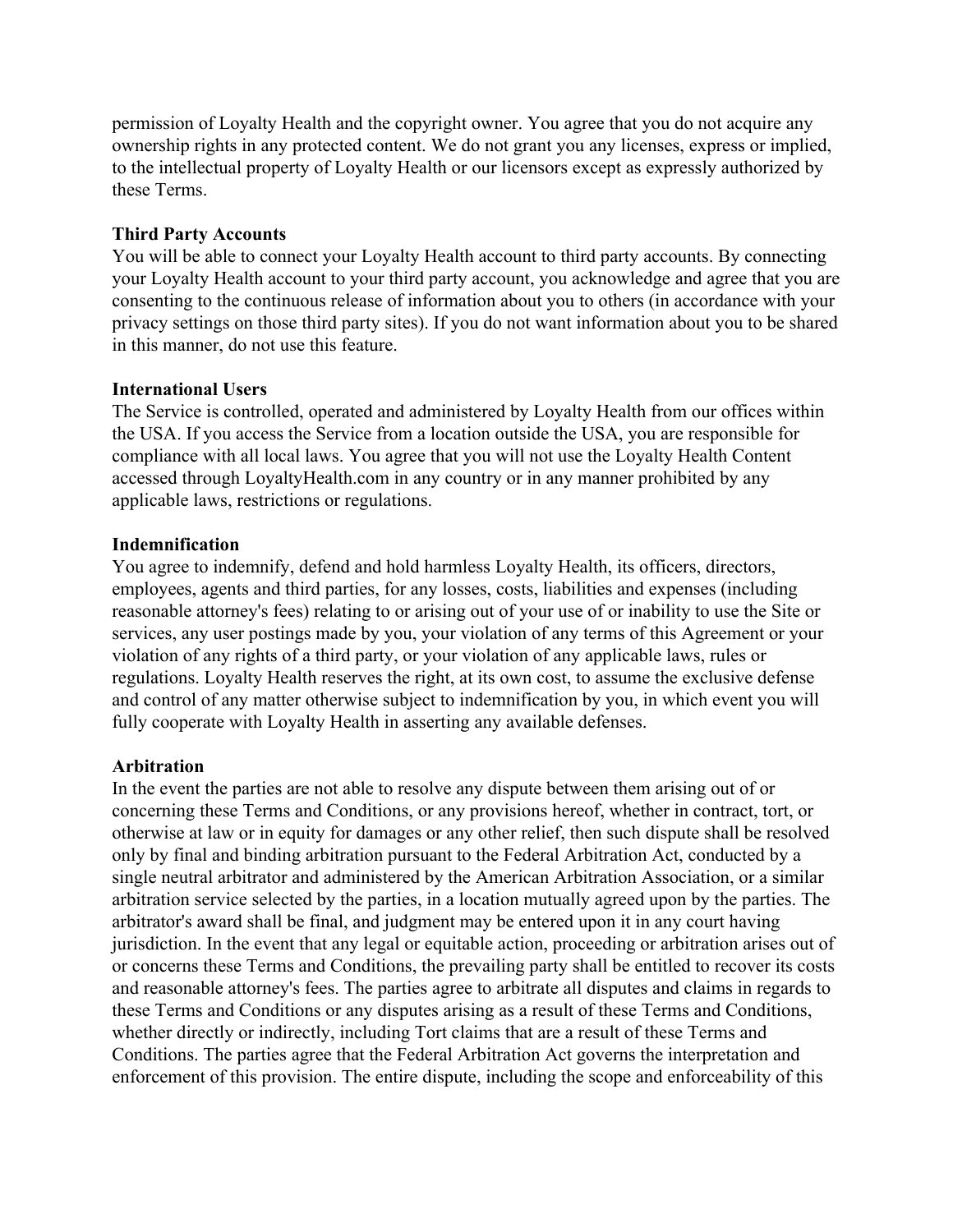arbitration provision shall be determined by the Arbitrator. This arbitration provision shall survive the termination of these Terms and Conditions.

#### **Class Action Waiver**

Any arbitration under these Terms and Conditions will take place on an individual basis; class arbitrations and class/representative/collective actions are not permitted. THE PARTIES AGREE THAT A PARTY MAY BRING CLAIMS AGAINST THE OTHER ONLY IN EACH'S INDIVIDUAL CAPACITY, AND NOT AS A PLAINTIFF OR CLASS MEMBER IN ANY PUTATIVE CLASS, COLLECTIVE AND/ OR REPRESENTATIVE PROCEEDING, SUCH AS IN THE FORM OF A PRIVATE ATTORNEY GENERAL ACTION AGAINST THE OTHER. Further, unless both you and Loyalty Health agree otherwise, the arbitrator may not consolidate more than one person's claims, and may not otherwise preside over any form of a representative or class proceeding.

# **Liability Disclaimer**

THE INFORMATION, SOFTWARE, PRODUCTS, AND SERVICES INCLUDED IN OR AVAILABLE THROUGH THE SITE MAY INCLUDE INACCURACIES OR TYPOGRAPHICAL ERRORS. CHANGES ARE PERIODICALLY ADDED TO THE INFORMATION HEREIN. LOYALTY HEALTH AND/OR ITS SUPPLIERS MAY MAKE IMPROVEMENTS AND/OR CHANGES IN THE SITE AT ANY TIME.

LOYALTY HEALTH AND/OR ITS SUPPLIERS MAKE NO REPRESENTATIONS ABOUT THE SUITABILITY, RELIABILITY, AVAILABILITY, TIMELINESS, AND ACCURACY OF THE INFORMATION, SOFTWARE, PRODUCTS, SERVICES AND RELATED GRAPHICS CONTAINED ON THE SITE FOR ANY PURPOSE. TO THE MAXIMUM EXTENT PERMITTED BY APPLICABLE LAW, ALL SUCH INFORMATION, SOFTWARE, PRODUCTS, SERVICES AND RELATED GRAPHICS ARE PROVIDED "AS IS" WITHOUT WARRANTY OR CONDITION OF ANY KIND. LOYALTY HEALTH AND/OR ITS SUPPLIERS HEREBY DISCLAIM ALL WARRANTIES AND CONDITIONS WITH REGARD TO THIS INFORMATION, SOFTWARE, PRODUCTS, SERVICES AND RELATED GRAPHICS, INCLUDING ALL IMPLIED WARRANTIES OR CONDITIONS OF MERCHANTABILITY, FITNESS FOR A PARTICULAR PURPOSE, TITLE AND NON-INFRINGEMENT.

TO THE MAXIMUM EXTENT PERMITTED BY APPLICABLE LAW, IN NO EVENT SHALL LOYALTY HEALTH AND/OR ITS SUPPLIERS BE LIABLE FOR ANY DIRECT, INDIRECT, PUNITIVE, INCIDENTAL, SPECIAL, CONSEQUENTIAL DAMAGES OR ANY DAMAGES WHATSOEVER INCLUDING, WITHOUT LIMITATION, DAMAGES FOR LOSS OF USE, DATA OR PROFITS, ARISING OUT OF OR IN ANY WAY CONNECTED WITH THE USE OR PERFORMANCE OF THE SITE, WITH THE DELAY OR INABILITY TO USE THE SITE OR RELATED SERVICES, THE PROVISION OF OR FAILURE TO PROVIDE SERVICES, OR FOR ANY INFORMATION, SOFTWARE, PRODUCTS, SERVICES AND RELATED GRAPHICS OBTAINED THROUGH THE SITE, OR OTHERWISE ARISING OUT OF THE USE OF THE SITE, WHETHER BASED ON CONTRACT, TORT, NEGLIGENCE, STRICT LIABILITY OR OTHERWISE, EVEN IF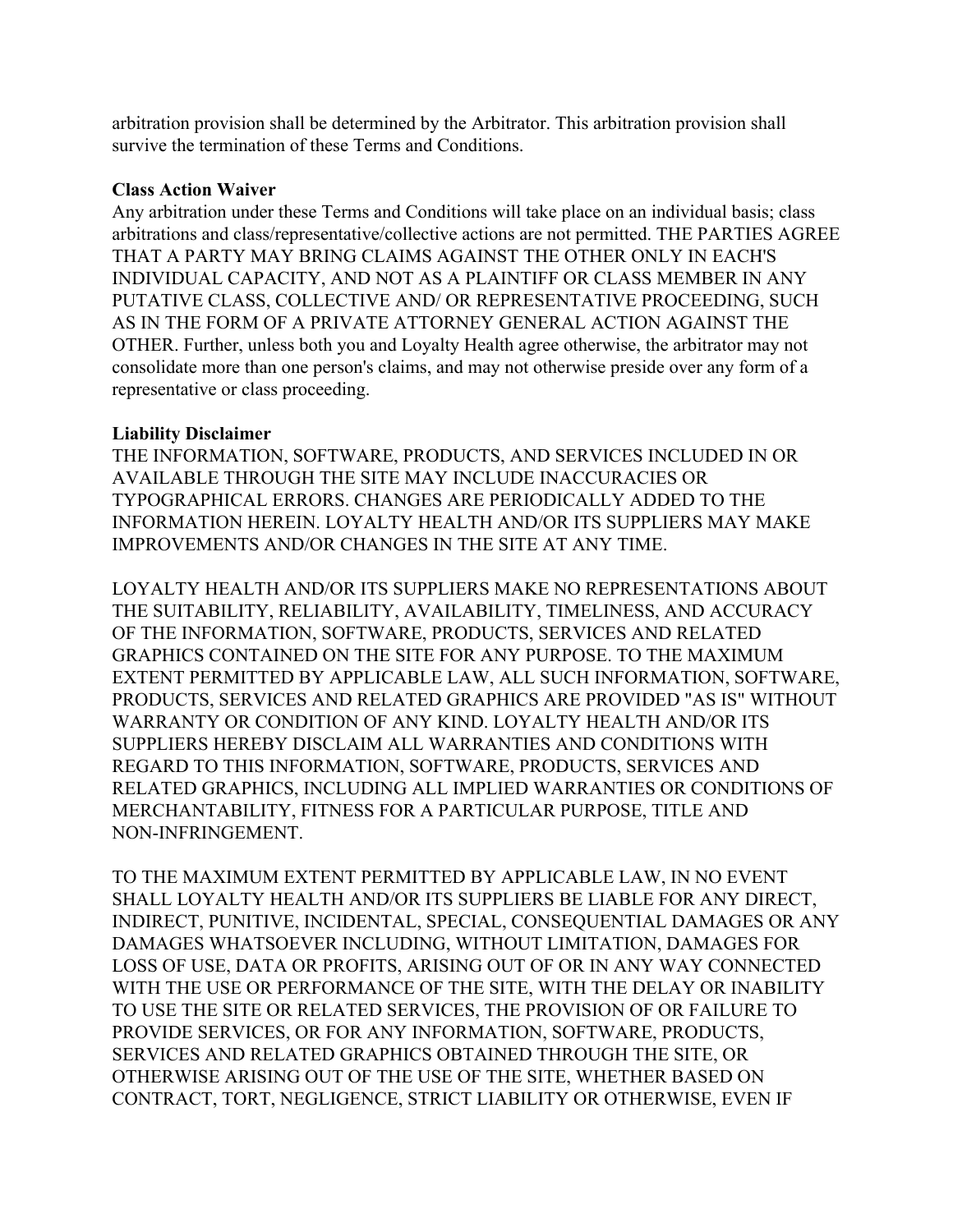LOYALTY HEALTH OR ANY OF ITS SUPPLIERS HAS BEEN ADVISED OF THE POSSIBILITY OF DAMAGES. BECAUSE SOME STATES/JURISDICTIONS DO NOT ALLOW THE EXCLUSION OR LIMITATION OF LIABILITY FOR CONSEQUENTIAL OR INCIDENTAL DAMAGES, THE ABOVE LIMITATION MAY NOT APPLY TO YOU. IF YOU ARE DISSATISFIED WITH ANY PORTION OF THE SITE, OR WITH ANY OF THESE TERMS OF USE, YOUR SOLE AND EXCLUSIVE REMEDY IS TO DISCONTINUE USING THE SITE.

# **Termination/Access Restriction**

Loyalty Health reserves the right, in its sole discretion, to terminate your access to the Site and the related services or any portion thereof at any time, without notice. To the maximum extent permitted by law, this agreement is governed by the laws of the State of Indiana and you hereby consent to the exclusive jurisdiction and venue of courts in Indiana in all disputes arising out of or relating to the use of the Site. Use of the Site is unauthorized in any jurisdiction that does not give effect to all provisions of these Terms, including, without limitation, this section.

You agree that no joint venture, partnership, employment, or agency relationship exists between you and Loyalty Health as a result of this agreement or use of the Site. Loyalty Health's performance of this agreement is subject to existing laws and legal process, and nothing contained in this agreement is in derogation of Loyalty Health's right to comply with governmental, court and law enforcement requests or requirements relating to your use of the Site or information provided to or gathered by Loyalty Health with respect to such use. If any part of this agreement is determined to be invalid or unenforceable pursuant to applicable law including, but not limited to, the warranty disclaimers and liability limitations set forth above, then the invalid or unenforceable provision will be deemed superseded by a valid, enforceable provision that most closely matches the intent of the original provision and the remainder of the agreement shall continue in effect.

Unless otherwise specified herein, this agreement constitutes the entire agreement between the user and Loyalty Health with respect to the Site and it supersedes all prior or contemporaneous communications and proposals, whether electronic, oral or written, between the user and Loyalty Health with respect to the Site. A printed version of this agreement and of any notice given in electronic form shall be admissible in judicial or administrative proceedings based upon or relating to this agreement to the same extent and subject to the same conditions as other business documents and records originally generated and maintained in printed form. It is the express wish to the parties that this agreement and all related documents be written in English.

#### **Changes to Terms**

Loyalty Health reserves the right, in its sole discretion, to change the Terms under which LoyaltyHealth.com is offered. The most current version of the Terms will supersede all previous versions. Loyalty Health encourages you to periodically review the Terms to stay informed of our updates.

# **Contact Us**

Loyalty Health welcomes your questions or comments regarding the Terms: